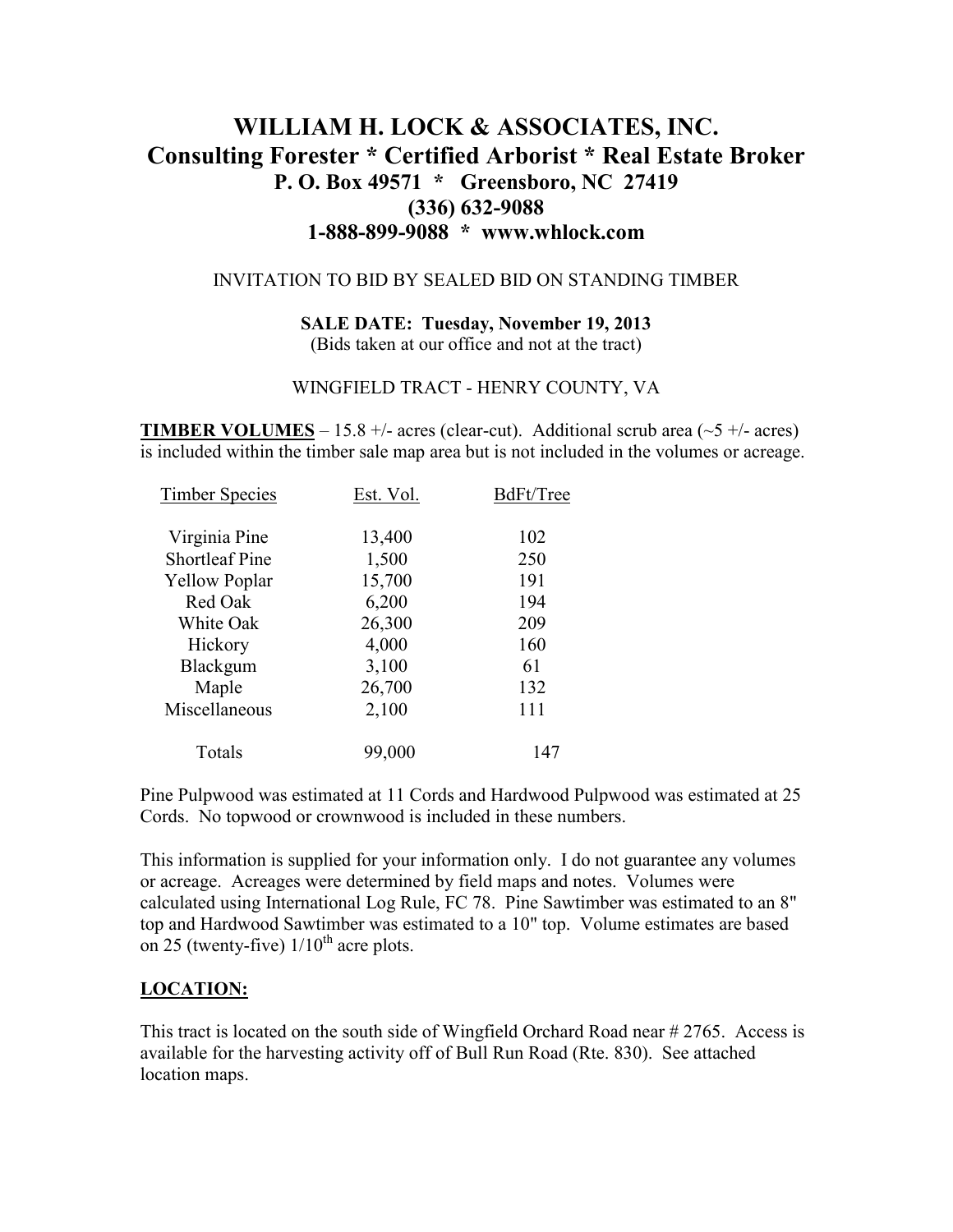Page Two Wingfield Tract - Timber Sale Sale Date: Tuesday-November 19, 2013 at 11:00 am at our office

### **BIDS:**

The Wingfield Tract is being sold on a lump sum, sealed bid basis. Bids will be accepted by **regular mail** if received by 5:00 pm on Monday, November 18, 2013 **OR** bids will be accepted by **email (whlock@whlock.com), telephone (336-632-9088), fax (336-632- 9088), or in person** at my office until 11:00 am on Tuesday, November 19, 2013. At 11:00 am on Tuesday, November 19, 2013 all bids received will be recorded. The successful bidder will be notified within 24 hours of the bid openings. A 10% deposit may be requested to be delivered to William H. Lock & Associates, Inc. within 72 hours of the bid opening. The balance of the sales price is to be delivered at the sale closing. The seller reserves the right to refuse or accept any and all bids. Seller will consider all bids. The seller will be responsible for the timber deed preparation and forestry consultant fees. The buyer will be responsible for all other closing costs.

### **PLACE OF SALE:**

The timber sale will be held at the office of William H. Lock & Associates, Inc. in Greensboro, NC. The office address is 375 S. Swing Road, Greensboro, NC 27409. Telephone and Fax: 336-632-9088; Email-whlock@whlock.com

## **CONDITIONS OF SALE**:

1. The Buyer shall have 24 months from the date of the timber deed to cut and remove all merchantable timber. The sale boundaries have been marked with pink flagging. No flagged trees marking the sale boundaries and no trees outside the flagged trees are to be harvested.

2. The Buyer may access the tract from Bull Run Road (Rte. 830) across the open pasture along an existing hedgerow leading to the timber. Any access routes will need to be installed and/or maintained according to all Virginia Best Management Practices. All existing roadways must be left in similar condition, reasonable wear and tear accepted, at the completion of the harvesting operation. Call W.H. Lock if questions concerning access routes.

3. The Buyer is responsible for maintaining a clean site. No equipment parts, trash, tires or other debris shall be left on the property as a result of the harvesting operation. It shall be the Buyer's responsibility to clean up any hazardous material or chemical waste spills including but not limited to Diesel Fuel, Hydraulic Fluid, Machine Oil, and/or Gasoline upon the subject property if they resulted from the harvesting operation. Responsibility will include any required remediation including but not limited to the removal of contaminated soils. Deck sites, loading sites, and/or truck parking areas must be free of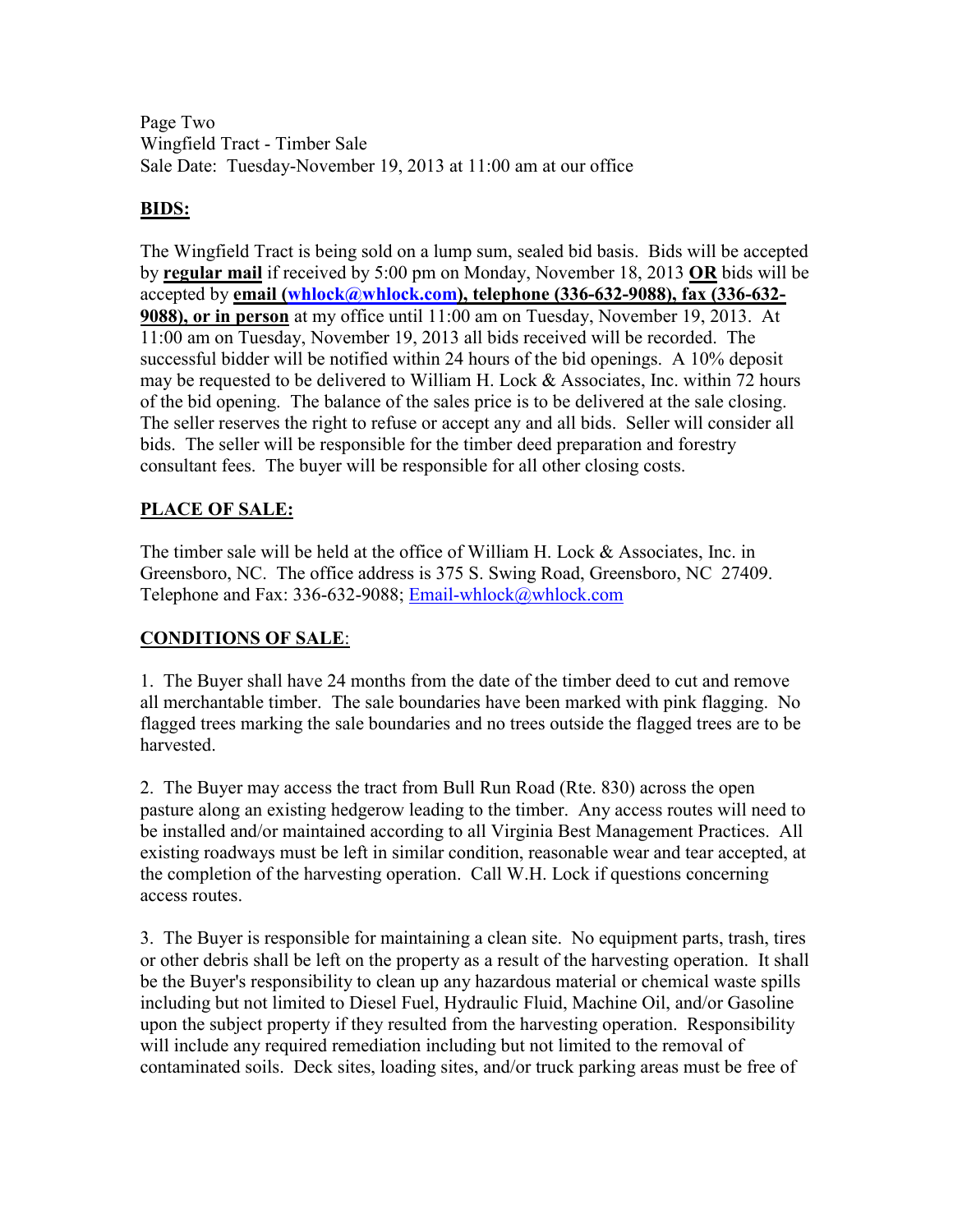Page Three Wingfield Tract - Timber Sale Sale Date: Tuesday, November 19, 2013 at 11:00 am at our office

logging debris, smoothed when completed, and re-seeded at the completion of the harvesting operation.

4. The Buyer is responsible for following all Federal, State, and local regulations regarding timber harvesting activities. Buyer is responsible for harvest notification required under Virginia law and for obtaining any other necessary permits or licenses required for timber harvesting. All logging operations must conform to Virginia Best Management Practices. In the event that a non-compliance situation is identified on the tract as a result of the harvesting operation, William H. Lock & Associates, Inc. will have the express right to suspend the harvesting operation until the situation is brought into compliance. No trees or other logging debris shall be left in or across the property boundary, sale cutting lines or access roads.

5. All property lines and corners are marked with pink flagging. No flagged trees denoting the property and/or sale boundary shall be cut and no trees outside the boundary lines shall be cut. If trees marking the property lines or sale boundary are cut, Virginia timber trespass laws may apply. No trees shall be cut to fall on a neighboring landowner's property or where potential damage may occur. If existing marked property corners are damaged or removed as a result of the harvesting operation, Buyer agrees to replace the markers at the correct surveyed location at their own expense.

6. Buyer agrees to notify William H. Lock & Associates, Inc., P. O. Box 49571, Greensboro, NC 27419 at least 3 days in advance of the beginning of the harvesting operation and at least 3 days in advance of the completion of the harvesting operation. Telephone numbers are Office: (336) 632-9088. The buyer and/or logger must complete a pre-harvest inspection with WHL & Associates prior to beginning any logging activity.

7. Seller reserves the right to require the termination of all timber harvesting in the event that weather conditions cause the land to become so wet that continued logging will cause excessive site damage and rutting. Seller agrees to extend the cutting time automatically for the number of days of required termination if he exercises this item. If work is allowed to continue during wet weather conditions, Buyer agrees to repair any excessively rutted areas.

8. The Buyer shall indemnify and hold harmless the Owner, his agent or assigns, from any and all liability and any and all loss, including attorney's fees and other reasonable expenses incurred, arising from the operations, activities, or omission of Buyer incident or related to this contract or upon the Sale Area, including such liability or loss caused by acts of omissions of Buyer's employees, contractors, sub-contractors, employees of contractors or sub-contractors, or licensees of Buyer, or to any others for property damage, personal injury, death, or otherwise. Buyer guarantees their loggers will be covered by Workers Compensation and General Liability Insurance in the minimum